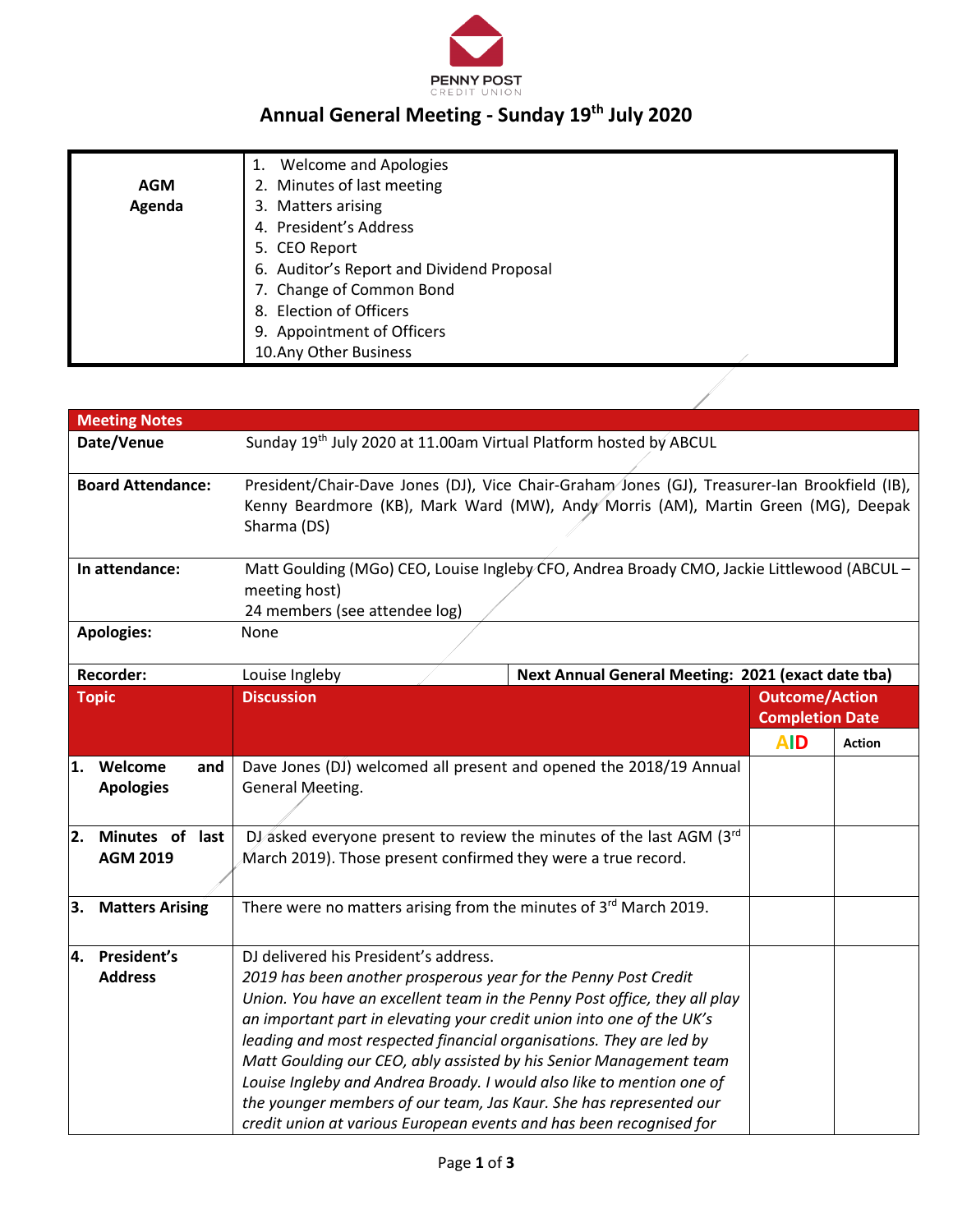

|                                                          | CREDII UNION                                                                                                                                                                                                                                                                                                                                                                                                                                                                                                                                                                                                                                                                                                                                                                                                                                                                                                                                                                                                                                                                                                                                                                                                              |  |
|----------------------------------------------------------|---------------------------------------------------------------------------------------------------------------------------------------------------------------------------------------------------------------------------------------------------------------------------------------------------------------------------------------------------------------------------------------------------------------------------------------------------------------------------------------------------------------------------------------------------------------------------------------------------------------------------------------------------------------------------------------------------------------------------------------------------------------------------------------------------------------------------------------------------------------------------------------------------------------------------------------------------------------------------------------------------------------------------------------------------------------------------------------------------------------------------------------------------------------------------------------------------------------------------|--|
|                                                          | her commitment at various awards, winning a prestigious national<br>award for young credit union professionals.                                                                                                                                                                                                                                                                                                                                                                                                                                                                                                                                                                                                                                                                                                                                                                                                                                                                                                                                                                                                                                                                                                           |  |
|                                                          | Your Board is maturing into an extremely knowledgeable team and is<br>working with due diligence on your behalf to make sure the business<br>operates in a successful and ethical way. The Board members bring a<br>range of skills from various levels of business.                                                                                                                                                                                                                                                                                                                                                                                                                                                                                                                                                                                                                                                                                                                                                                                                                                                                                                                                                      |  |
|                                                          | I look forward to another successful year as your credit union continues<br>to grow.                                                                                                                                                                                                                                                                                                                                                                                                                                                                                                                                                                                                                                                                                                                                                                                                                                                                                                                                                                                                                                                                                                                                      |  |
| 5.<br><b>CEO Report</b>                                  | MGo presented his CEO report. The highlights were as follows;                                                                                                                                                                                                                                                                                                                                                                                                                                                                                                                                                                                                                                                                                                                                                                                                                                                                                                                                                                                                                                                                                                                                                             |  |
|                                                          | Fairbanking 5* Award Accreditation recognising the ethical nature of<br>PPCU loan products and the high standard of customer service<br>Member Engagement Launch of monthly newsletters, regular updates<br>on products & services. Increased Social Media presence and<br>competitions.<br>Member Surveys Launch of annual survey to measure levels of<br>customer satisfaction and improve our range of products. October<br>survey recorded 96% of members either "satisfied" or "very satisfied"<br>and 97% would recommend PPCU.<br><b>Online Services</b> Improvement of online services - online membership,<br>online banking, Debit Card payments, amend Payroll deduction, apply<br>for a loan and sign paperwork. Introduction of Nivo messaging service.<br><b>Investing in our People</b> PPCU took on our 4 <sup>th</sup> apprentice, celebrated<br>our 2 <sup>nd</sup> CU Futures graduate, won a national credit union award and<br>were nominated for a Chamber of Commerce award.<br>MG then moved onto Future Developments:<br>Enhancements to website and App<br><b>Credit Cards</b><br>Full review of loan products<br>Financial well-being service<br>$\bullet$<br><b>Credit Cards</b><br>Insurance |  |
|                                                          |                                                                                                                                                                                                                                                                                                                                                                                                                                                                                                                                                                                                                                                                                                                                                                                                                                                                                                                                                                                                                                                                                                                                                                                                                           |  |
| 6.<br><b>Auditors Report</b><br>and Dividend<br>Proposal | MG presented the highlights from the Auditors report which was<br>available to all on the website along with the full financial statement.<br>• Membership increased by 480 to 10110<br>• Assets increased by £1.4m to £24.6m<br>• Capital to asset ratio 17.5%<br>• Savings increased by £500k to £20.25m<br>• Loan book increased by £2m to £14.1m<br>Loans issued - £9 million<br>Surplus increased by £227k to £902k<br>• Dividend & Interest Paid - £420k                                                                                                                                                                                                                                                                                                                                                                                                                                                                                                                                                                                                                                                                                                                                                            |  |
|                                                          |                                                                                                                                                                                                                                                                                                                                                                                                                                                                                                                                                                                                                                                                                                                                                                                                                                                                                                                                                                                                                                                                                                                                                                                                                           |  |